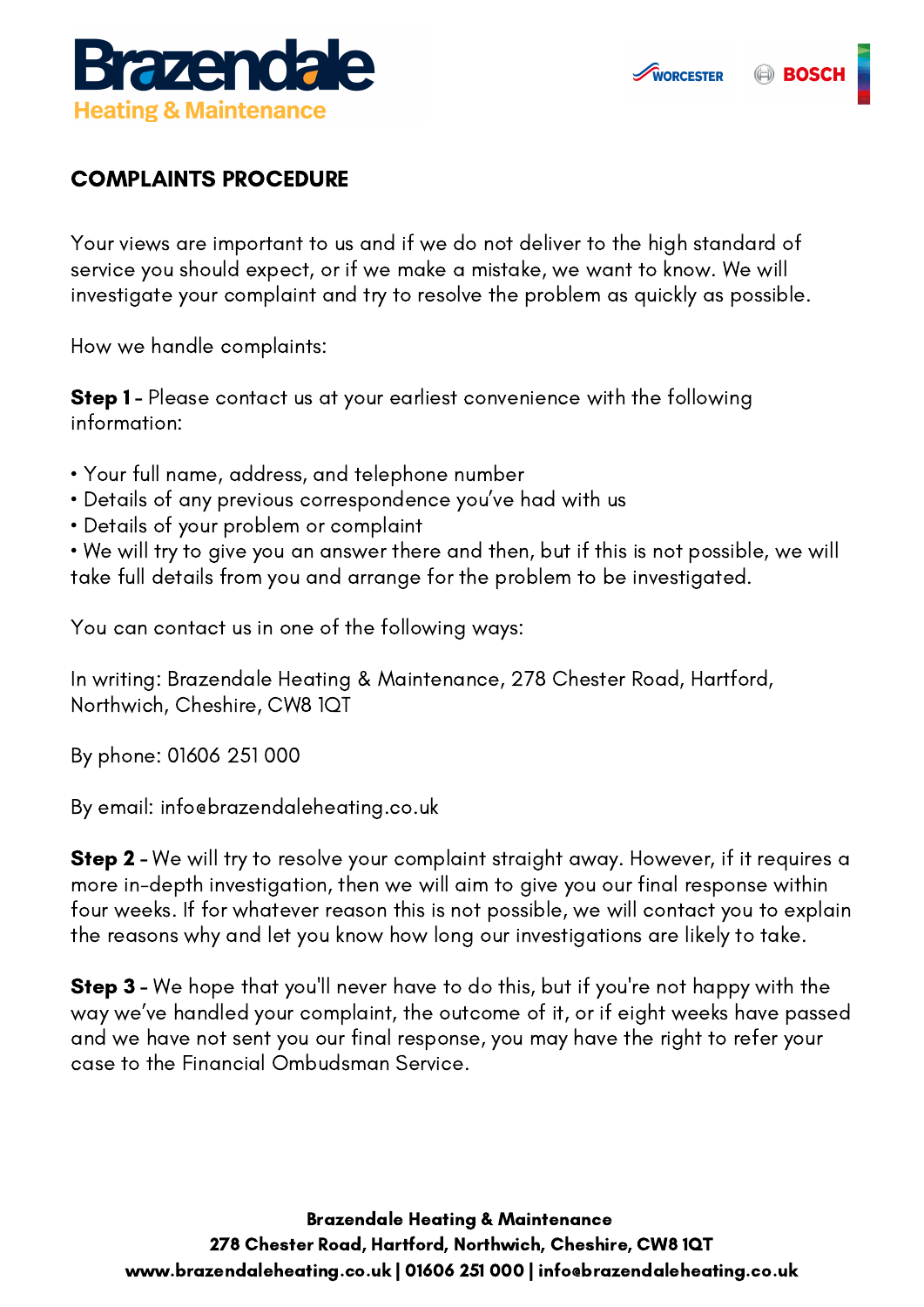





## COMPLAINTS PROCEDURE

You can contact them in one of the following ways:

The Financial Ombudsman Service Exchange Tower London E14 9SR

By phone: 0800 023 4567 By email: complaint.info@financial-ombudsman.org.uk Website: www.financial-ombudsman.org.uk

Please remember that you will need to refer your complaint to the Financial Ombudsman Service within six months of receiving our final response.